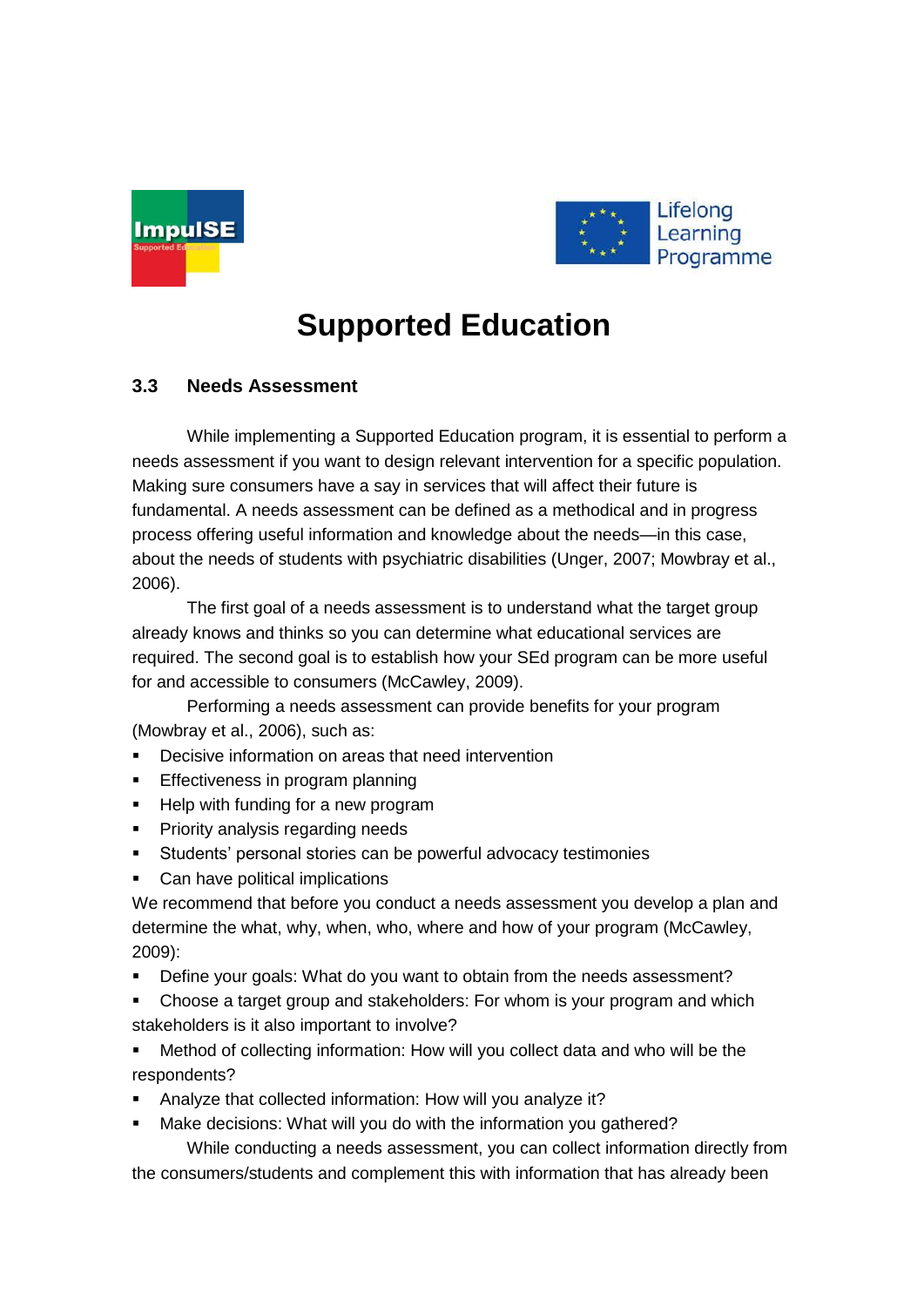collected. To collect information regarding the students'/consumers' needs, you can use quantitative methods such as a survey applied to students, consumers, families or different stakeholders; or use qualitative methods such as a focus group or open interviewing. Always keep in mind while conducting a needs assessment that the people involved are answering according to their needs and creating the expectation that this program will exist (Mowbray et al., 2006).

Other beneficial results can be achieved by applying a needs assessment concerning the development of a SEd program (Mowbray et al., 2006):

- Ascertain who are the people interested in being part of a SEd program.
- Describe what will be the success factors for each of the different stakeholders, especially to consumers.
- Make clear what the specific characteristics of the community are in which your program will be implemented.

Needs assessment can address the following questions. To understand to whom your services will be provided, it is important to define your target group. Sociodemographic information is required, as well as their specific needs.

- **What are the needs or problems in this community or of these students?**
- How many consumers with educational goals exist in this community or setting? What services do they benefit from?
- How many of these consumers are still in college/university or have dropped out? Other questions to take into consideration (Nelson & Prilleltensky, 2005) could be:

• What are the resources and strengths available that can be used to resolve these needs or problems?

What can we do to address the problems and meet the needs?

To complete the process of a needs assessment, consider that all stakeholders should have the opportunity to give feedback about the identified needs, so that you may define what are the priority needs and the barriers to implementation of a successful SEd program. To conclude the process of needs assessment, you should make a list of needs, concerns or barriers that will affect the implementation of your SEd program (Mowbray et al., 2006).